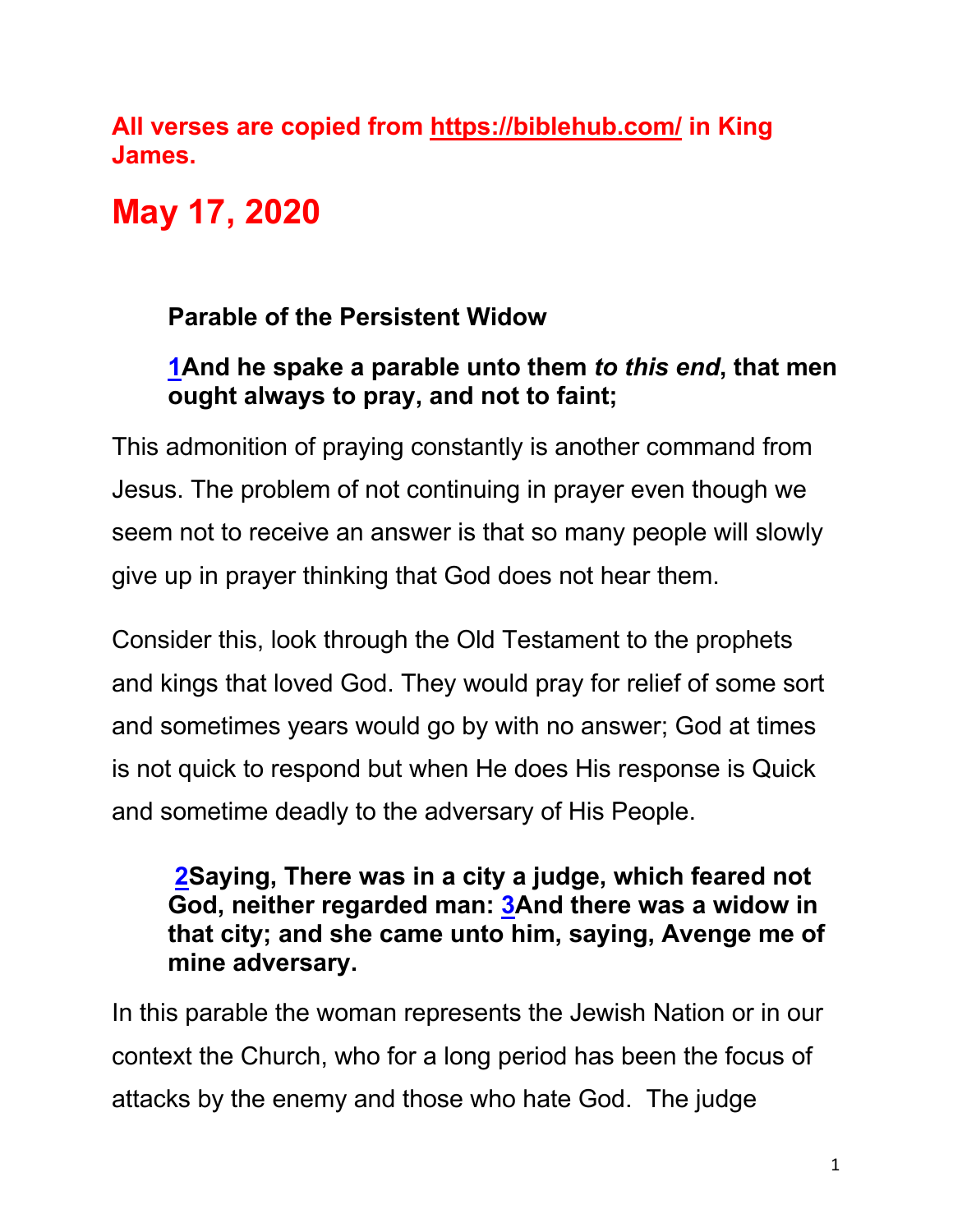represents God, both to Israel and in today's view the Church. During Jesus time many Jews thought God was not hearing htem. Today what many Christians come to believe is that God does not hear their prayer and does not respond. They feel they have no voice with God.

#### **4And he would not for a while: but afterward he said within himself, Though I fear not God, nor regard man; 5Yet because this widow troubleth me, I will avenge her, lest by her continual coming she weary me.**

In this response mankind and fellow believers see Christians praying and see no reaction from God. He loves our prayers and holds them dear to himself. God could respond immediately but then He would not have the opportunity to deal with the enemy and bring about His Will in their lives as well. If He simply destroyed everyone and everything that assaulted His Church how many lost would be lost forever. He is a Patient and Loving God and has warned us of the coming tribulation ever since the Crucifixion we were told that the world would hate us.

There are times when God does react quickly often in healings and other miracles; it is His providence when and how He responds, and it is our duty to give thanks to the Lord God in all things. That is worship of God even when we don't feel like it.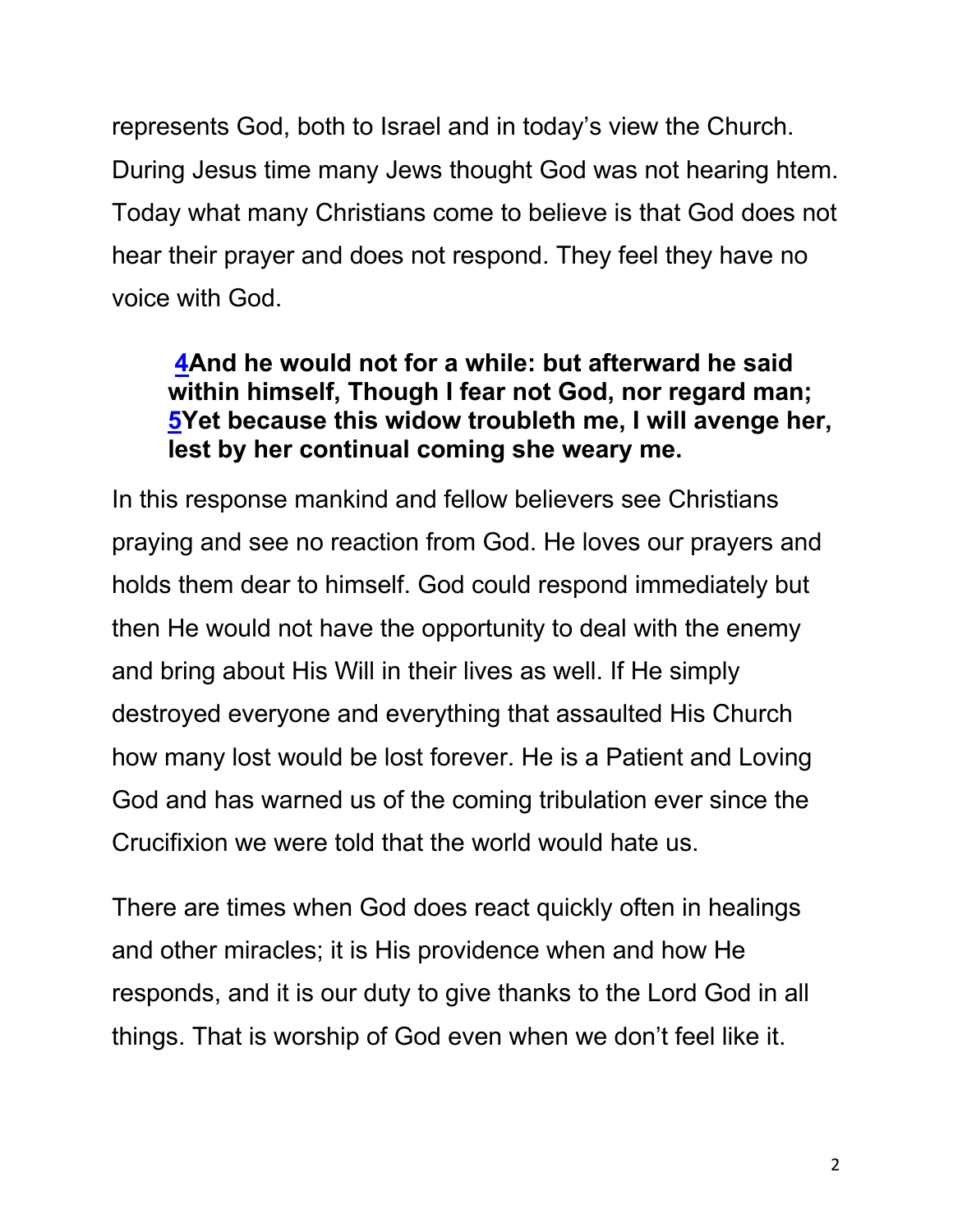**6And the Lord said, Hear what the unjust judge saith. 7And shall not God avenge his own elect, which cry day and night unto him, though he bear long with them.**

#### **8I tell you that he will avenge them speedily. Nevertheless when the Son of man cometh, shall he find faith on the earth?**

Vs 8 reference to the term "speedily" refers not to how quickly God response to a prayer request but describes when He does respond it is with dynamic speed; it falls from heaven like a ton of bricks when the answer comes.

But Jesus reveals a concern He has in His heart that when He returns for His Church that He will find little faith.

If you have ever considered what is called Church Dispensation; a way of studying the first 3 chapters of Revelation by looking at it over time from the Crucifixion to today. Each Church is a period of time. Some were excellent in their faith to Christ but sadly most were not. There are seven Churches, equaling seven time periods throughout Church history. I have found that the same 7 Churches seem to follow in the life of a believer as well; from excitement and embracing every moment with God to a point when God seems so distant and the believer loses his or her feeling of connection; as if being in a desert place. It is those times of feeling alone God declares He is the strongest in our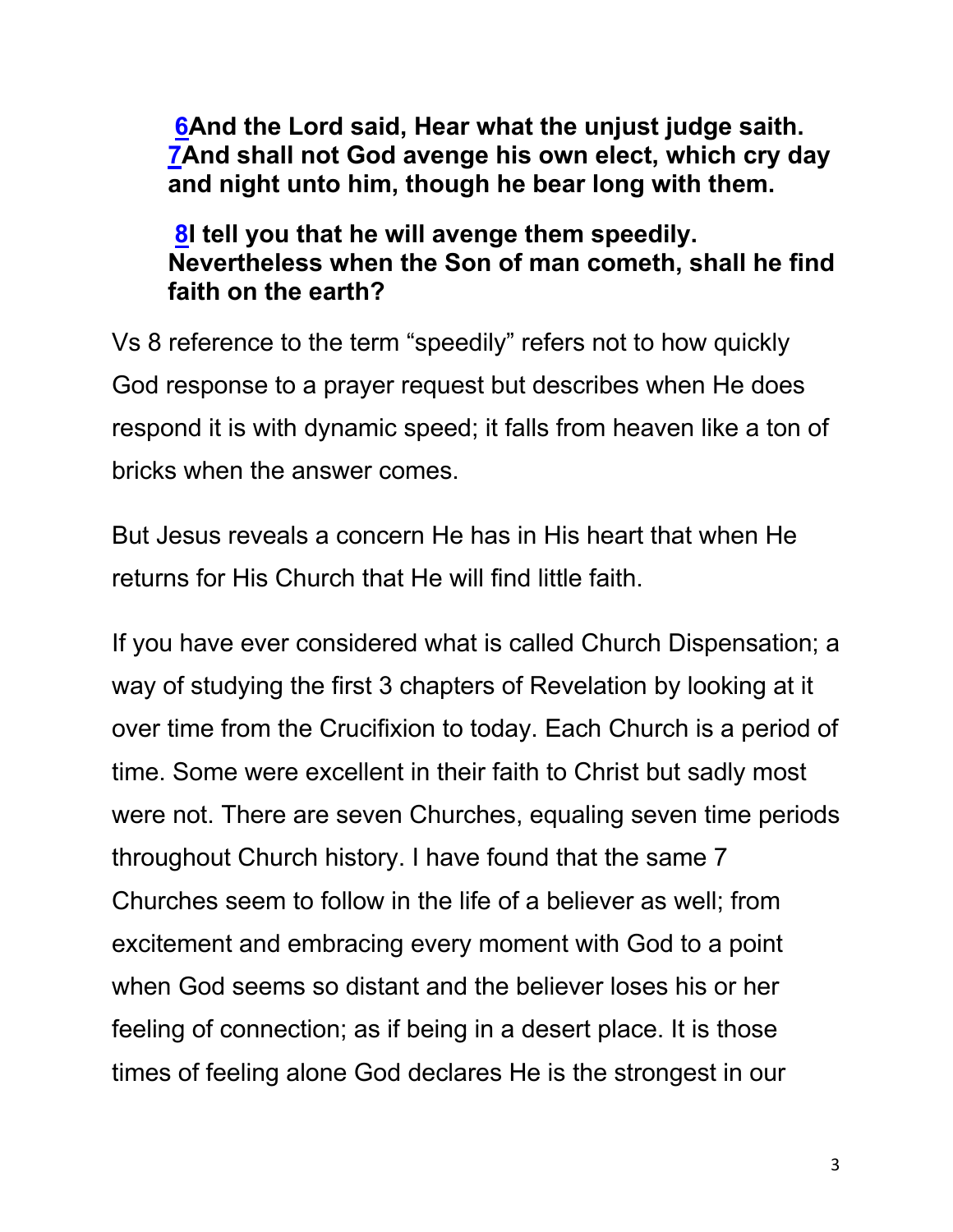lives and that we cannot fail to pray, expecting His answer in His time.

Considering where we are in this dispensational period if we look at the last three Churches in Revelation; Sardis, Philadelphia and Laodicea we may see all three in the churches of today. But true believers, those that rely on God alone are locked into the Philadelphia Church period.

Sardis was the third from the last church;

*Revelation 3: Message to the Church in Sardis*

*1And unto the angel of the church in Sardis write; These things saith he that hath the seven Spirits of God, and the seven stars; I know thy works, that thou hast a name that thou livest, and art dead. 2Be watchful, and strengthen the things which remain, that are ready to die: for I have not found thy works perfect before God. 3Remember therefore how thou hast received and heard, and hold fast, and repent. If therefore thou shalt not watch, I will come on thee as a thief, and thou shalt not know what hour I will come upon thee. 4Thou hast a few names even in Sardis which have not defiled their garments; and they shall walk with me in white: for they are worthy. 5He that overcometh, the same shall be clothed in white raiment; and I will not blot out his name out of the book of life, but I will confess his name before my Father, and before his angels. 6He that hath an ear, let him hear what the Spirit saith unto the churches.*

The goal for believers of today is to move into the next church phase or personal walk with Christ.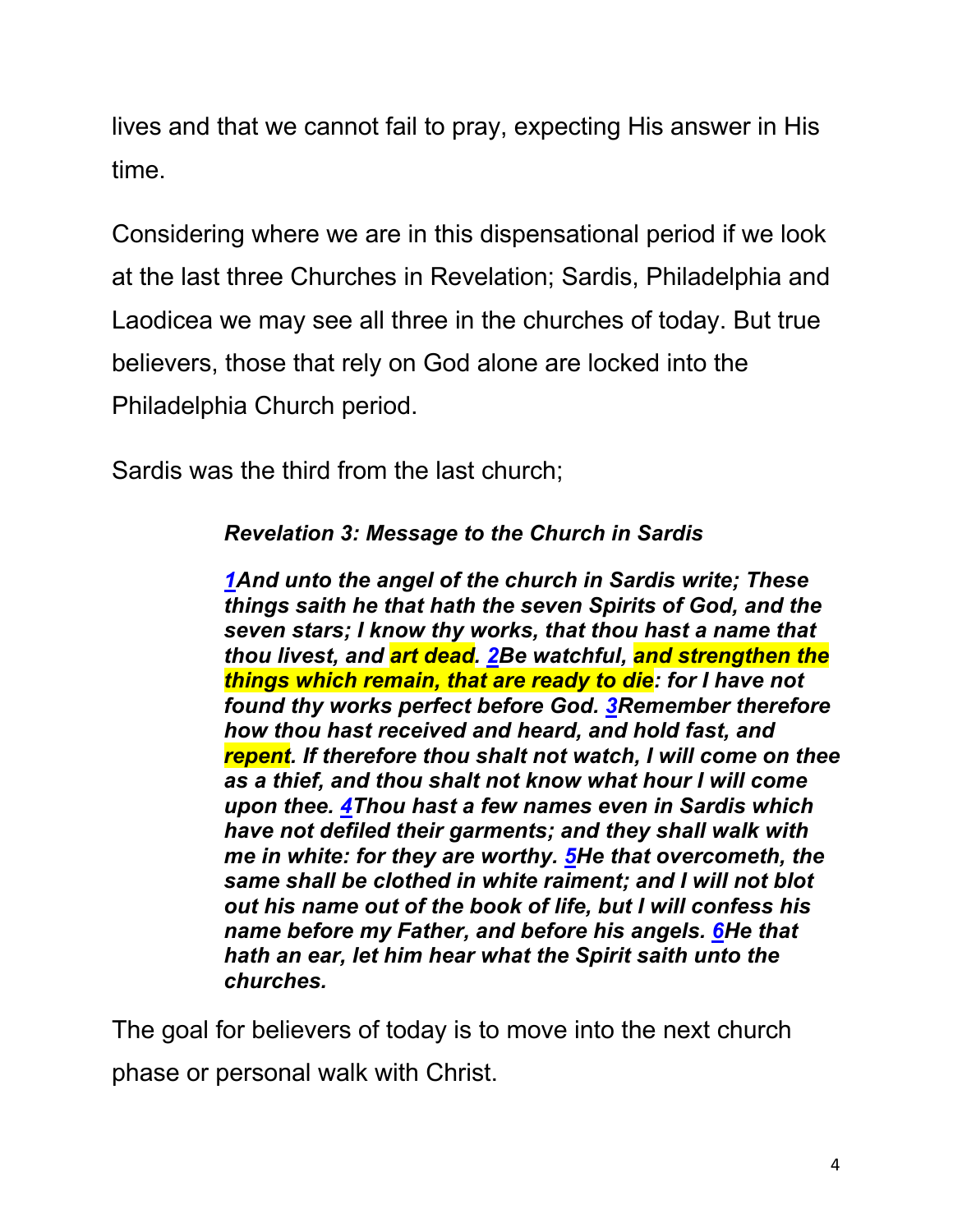*Message to the Church in Philadelphia*

*Revelation 3:7And to the angel of the church in Philadelphia write; These things saith he that is holy, he that is true, he that hath the key of David, he that openeth, and no man shutteth; and shutteth, and no man openeth;*

*8I know thy works: behold, I have set before thee an open door, and no man can shut it: for thou hast a little strength, and hast kept my word, and hast not denied my name. 9Behold, I will make them of the synagogue of Satan, which say they are Jews, and are not, but do lie; behold, I will make them to come and worship before thy feet, and to know that I have loved thee. 10Because thou hast kept the word of my patience, I also will keep thee from the hour of temptation, which shall come upon all the world, to try them that dwell upon the earth. 11Behold, I come quickly: hold that fast which thou hast, that no man take thy crown. 12Him that overcometh will I make a pillar in the temple of my God, and he shall go no more out: and I will write upon him the name of my God, and the name of the city of my God, which is new Jerusalem, which cometh down out of heaven from my God: and I will write upon him my new name. 13He that hath an ear, let him hear what the Spirit saith unto the churches.*

But by all means possible we must avoid being stagnant,

lukewarm in how we pray to God, we must seek the Gold that He has laid up for us. Our diligence in studying His Word is critical to our existence especially during these ever-increasing evil times.

# **Study His Word and Walk in His**

# **Commandments.**

*Message to the Church in Laodicea*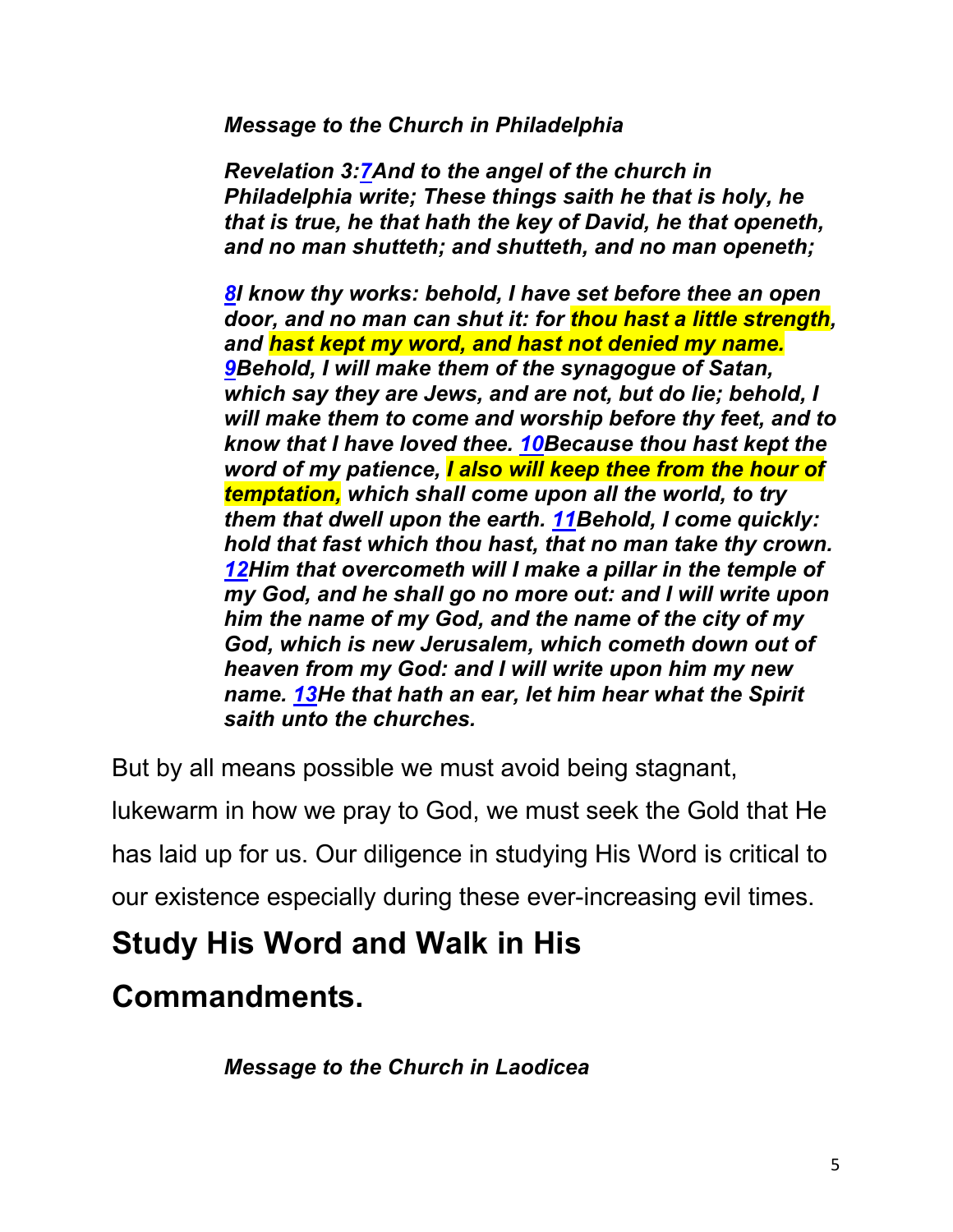#### *(Colossians 2:1-5)*

*Revelation 3:14And unto the angel of the church of the Laodiceans write; These things saith the Amen, the faithful and true witness, the beginning of the creation of God;*

*15I know thy works, that thou art neither cold nor hot: I would thou wert cold or hot. 16So then because thou art lukewarm, and neither cold nor hot, I will spue thee out of my mouth. 17Because thou sayest, I am rich, and increased with goods, and have need of nothing; and knowest not that thou art wretched, and miserable, and poor, and blind, and naked: 18I counsel thee to buy of me gold tried in the fire, that thou mayest be rich; and white raiment, that thou mayest be clothed, and that the shame of thy nakedness do not appear; and anoint thine eyes with eyesalve, that thou mayest see. 19As many as I love, I rebuke and chasten: be zealous therefore, and repent. 20Behold, I stand at the door, and knock: if any man hear my voice, and open the door, I will come in to him, and will sup with him, and he with me. 21To him that overcometh will I grant to sit with me in my throne, even as I also overcame, and am set down with my Father in his throne. 22He that hath an ear, let him hear what the Spirit saith unto the churches.*

*Colossians 2: 1For I would that ye knew what great conflict I have for you, and for them at Laodicea, and for as many as have not seen my face in the flesh; 2That their hearts might be comforted, being knit together in love, and unto all riches of the full assurance of understanding, to the acknowledgement of the mystery of God, and of the Father, and of Christ; 3In whom are hid all the treasures of wisdom and knowledge. 4And this I say, lest any man should beguile you with enticing words. 5For though I be absent in the flesh, yet am I with you in the spirit, joying and beholding your order, and the stedfastness of your faith in Christ.*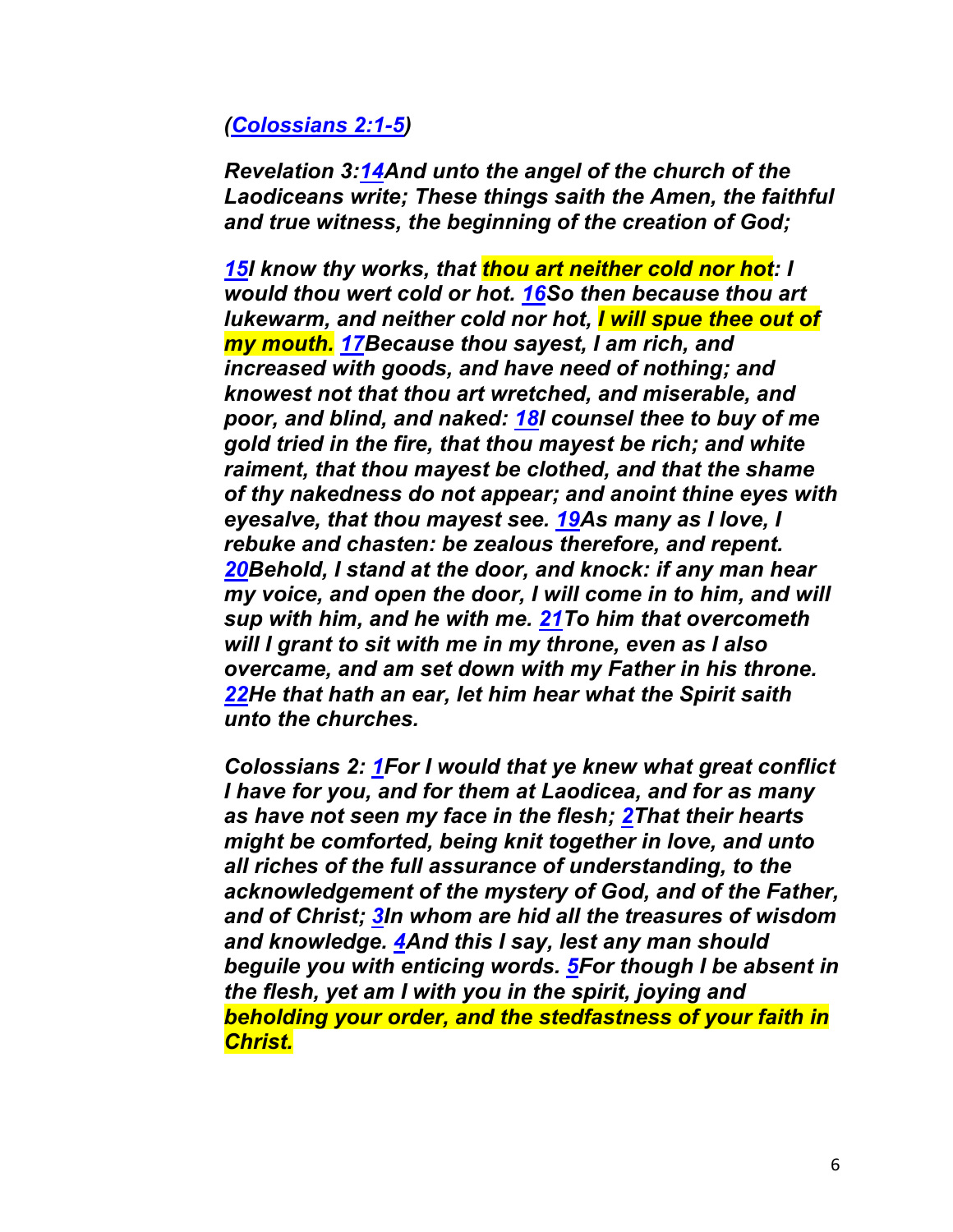Jesus had good reason to be concerned as He spoke these words in Luke 18:8

#### *8I tell you that he will avenge them speedily. Nevertheless when the Son of man cometh, shall he find faith on the earth?*

We must endeavor be strong in our commitment to God, rely solely on Him for everything we need and continue to study His Word day and night, seeking Him in Prayer as we go to sleep and rise up.

As a rabbit trail let's consider Covid 19 with respect to God. God knew you before HE the laid the foundation of the earth.

#### *Ephesians 1:4 According as he hath chosen us in him before the foundation of the world, that we should be holy and without blame before him in love:*

God knows everything about your life before you were born and before you will die. I do not believe the Bible tells us that God has devised the means by which each of us will die but His foreknowledge He knows exact the instant of our death and the means by which we will die. Therefore, I do not believe God is sitting on His Throne in Heaven wringing His hands mumbling to Himself; "Wow, I just didn't see that Covid 19 thing coming!"

That is absurd, God knew exactly the road of sin and the devastating path that lay ahead for mankind, every event, every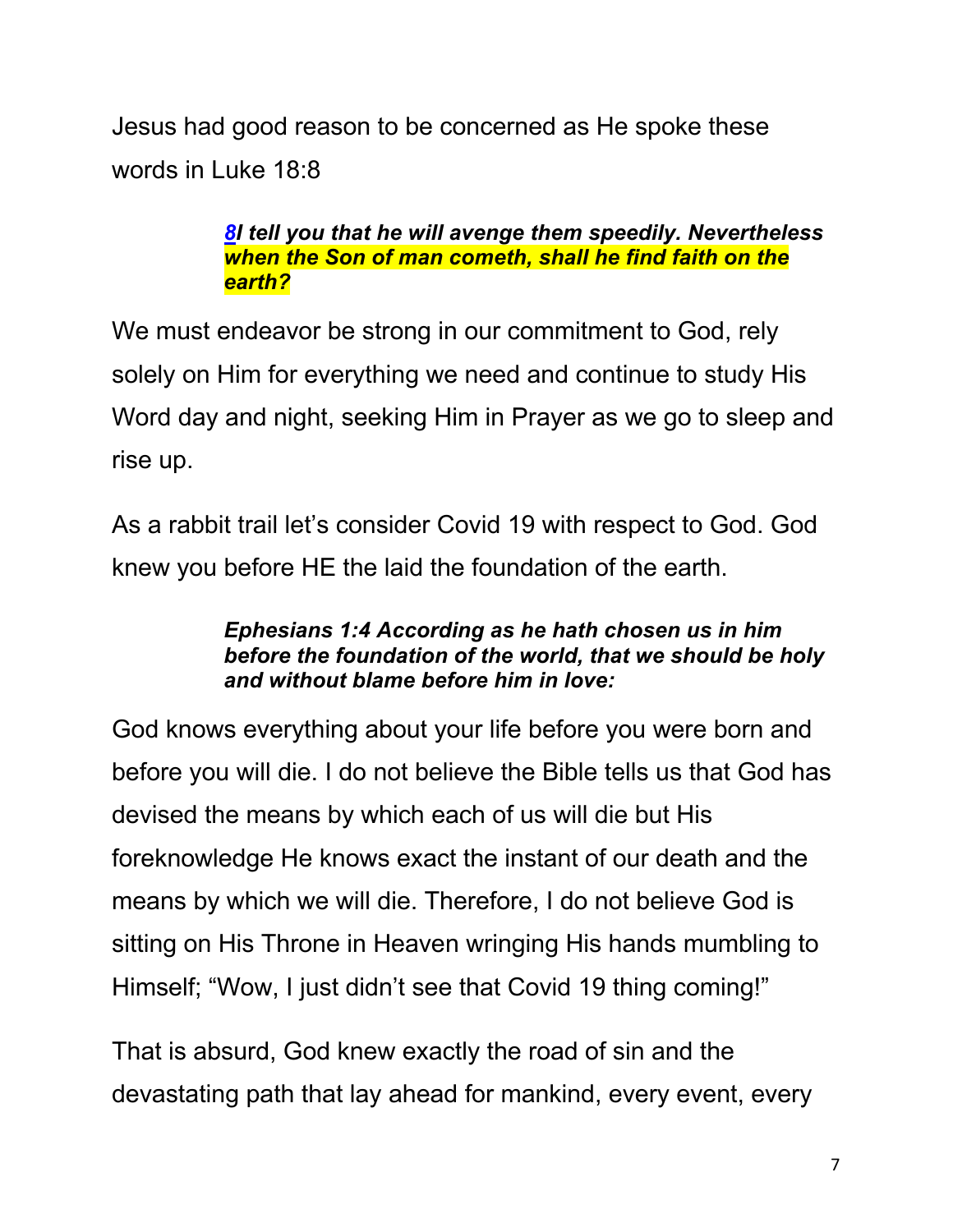hardship. It was not His choice it was ours and Satan can bring about a number of problems for mankind because of the original sin.

Covid 19 is part of that trail of misery due to the Original Sin, God is not surprised, nor taken aback. He knows and understands what we are faced with and it doesn't scare Him. It should not scare us either.

To be blunt we each need to examine our Faith in Christ, either our Faith in Christ is unconditional, or we have placed conditions on that Faith. In other words, I have Faith in Christ as long as He keeps me from getting Covid 19. If I get Covid 19 or anyone of a hundred other ailments that may or may not be life threatening, then my Faith is not in Christ it is in masks, social distancing, medicine and doctors and treatments. Either God is going to protect you from all things that end in death or He isn't. Most of us He has granted us a lifetime of protection; there will be a day when He says no and takes us home. I am pretty sure He tells us not to worry about it, go about His business and let Him figure all the other stuff out.

Should you turn down a known cure for a disease, not at all, but understand that God knows already what is going to kill each of us and the exact moment of our demise. So, take the treatment if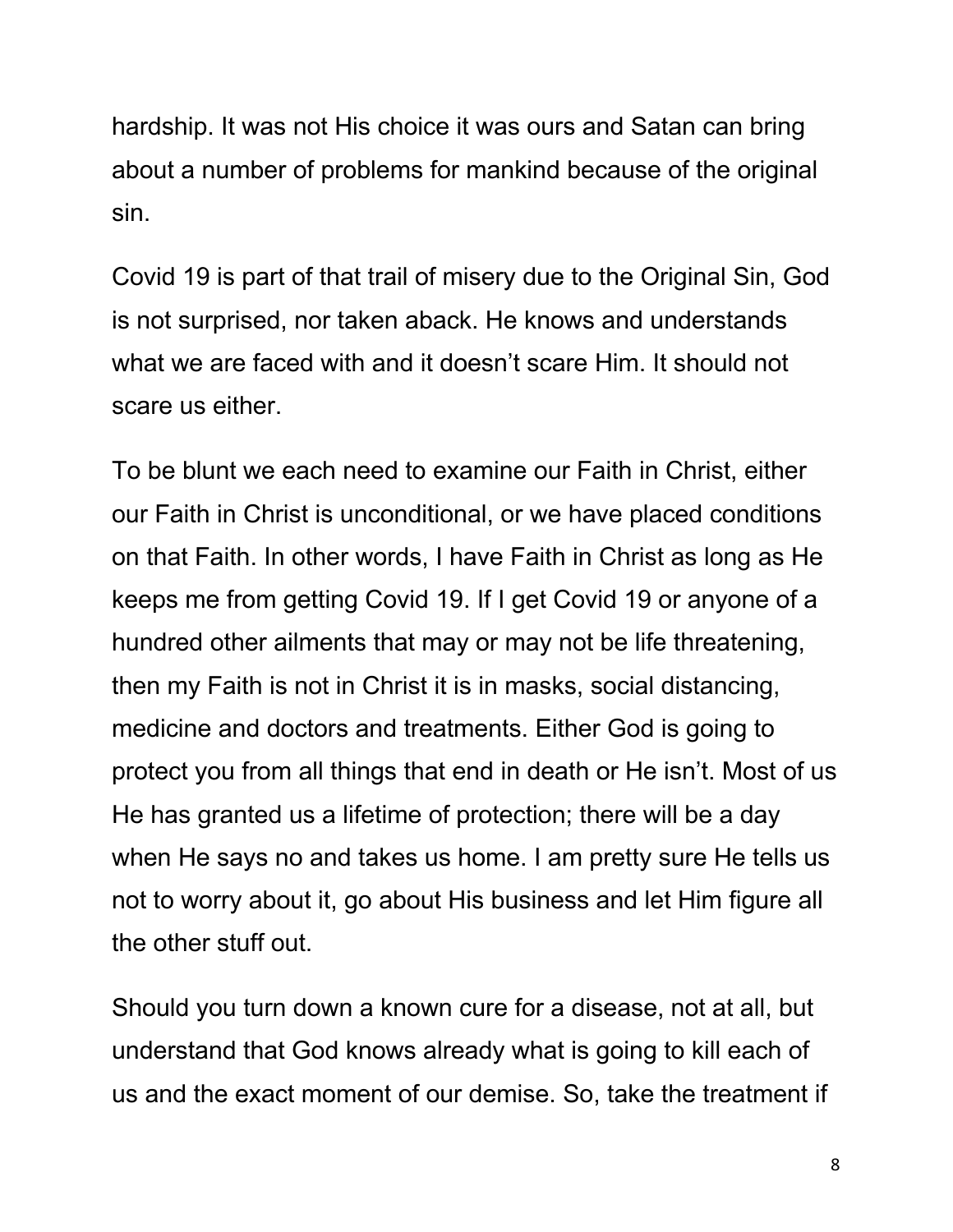you chose to but still place your life in Christ's hands and let Him decide if He is going to heal you, let the medicine heal you or take you home if He is your Lord.

If Jesus is not your Lord then all of this talk is academic, you don't believe in Him and He has no sway in your life. You will still die, just without redemption. It is your choice, but know this, Jesus loves you and died for you so that you could place your life, your death and eternity in His Hands. Allow Him to choose for each of us how we approach that moment in life when it ends and we then either go to Him or to Hell, the destination is our only choice.

Covid 19 is not in charge of your destiny, you are. Doctors are not in charge of your life or death, you are. Death is not subject to what you want, death is inevitable for all of us, unless Rapture happens before that day of your death. We have one choice to make; Know Jesus, Know Peace or No Jesus, No Peace.

> *Matthew 6:34 Take therefore no thought for the morrow: for the morrow shall take thought for the things of itself. Sufficient unto the day is the evil thereof.*

*Matthew 6:27 Who of you by worrying can add a single hour to his life? Berean Bible*

*Phillipians 4:6 Be careful for nothing; but in every thing by prayer and supplication with thanksgiving let your requests be made known unto God*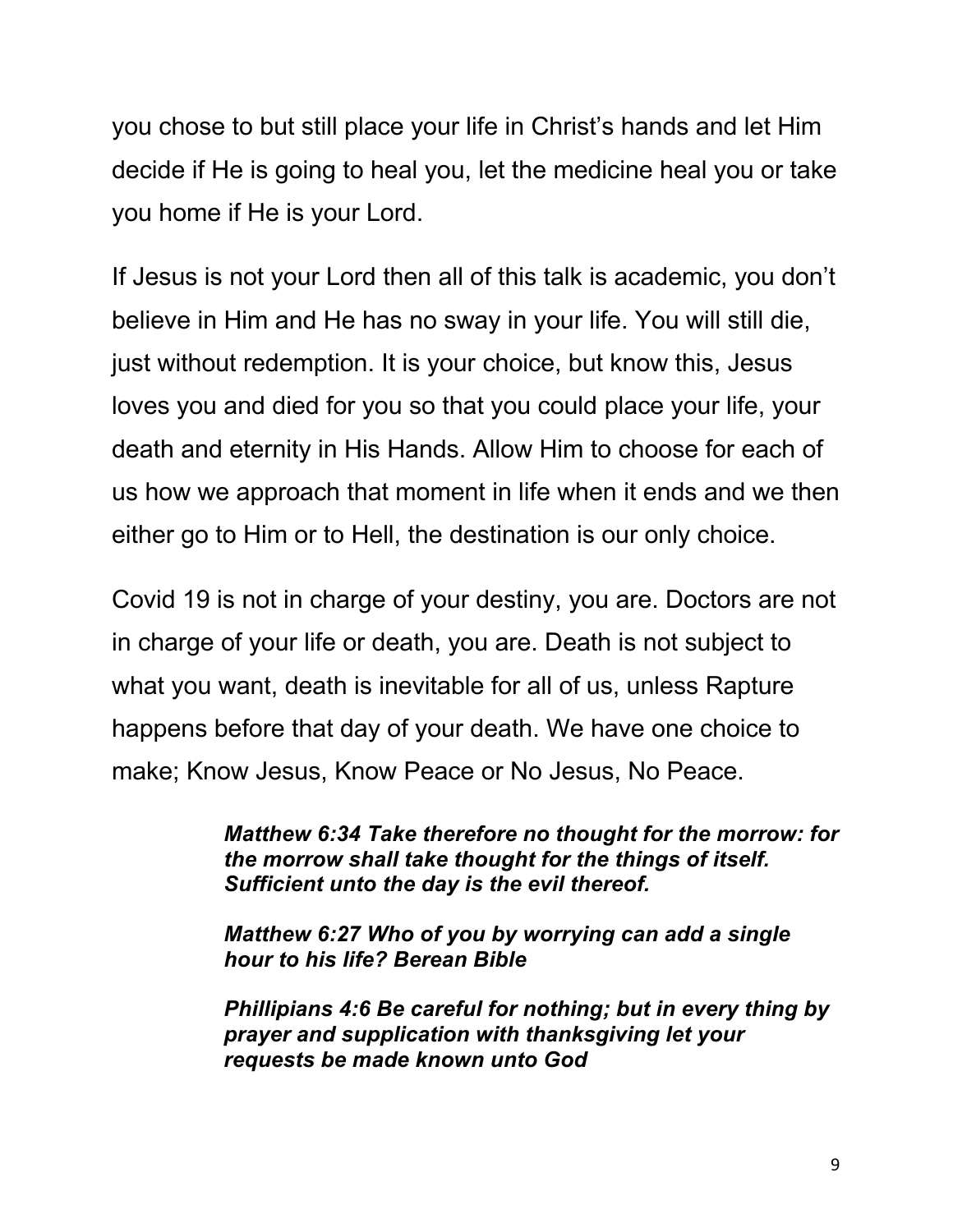*Matthew 6:8 Be not ye therefore like unto them: for your Father knoweth what things ye have need of, before ye ask him.*

## **The Pharisee and Tax Collector**

#### **9And he spake this parable unto certain which trusted in themselves that they were righteous, and despised others:**

If you were to be afflicted with either self-doubt or self-assurance which would you choose?

**10Two men went up into the temple to pray; the one a Pharisee, and the other a publican. 11The Pharisee stood and prayed thus with himself, God, I thank thee, that I am not as other men** *are***, extortioners, unjust, adulterers, or even as this publican. 12I fast twice in the week, I give tithes of all that I possess. 13And the publican, standing afar off, would not lift up so much as**  *his* **eyes unto heaven, but smote upon his breast, saying, God be merciful to me a sinner. 14I tell you, this man went down to his house justified** *rather* **than the other: for every one that exalteth himself shall be abased; and he that humbleth himself shall be exalted.**

These verses are self-explanatory. God seeks the humble and contrite not the boastful and prideful. The only thing to add is Gods own thoughts on the person who is boastful.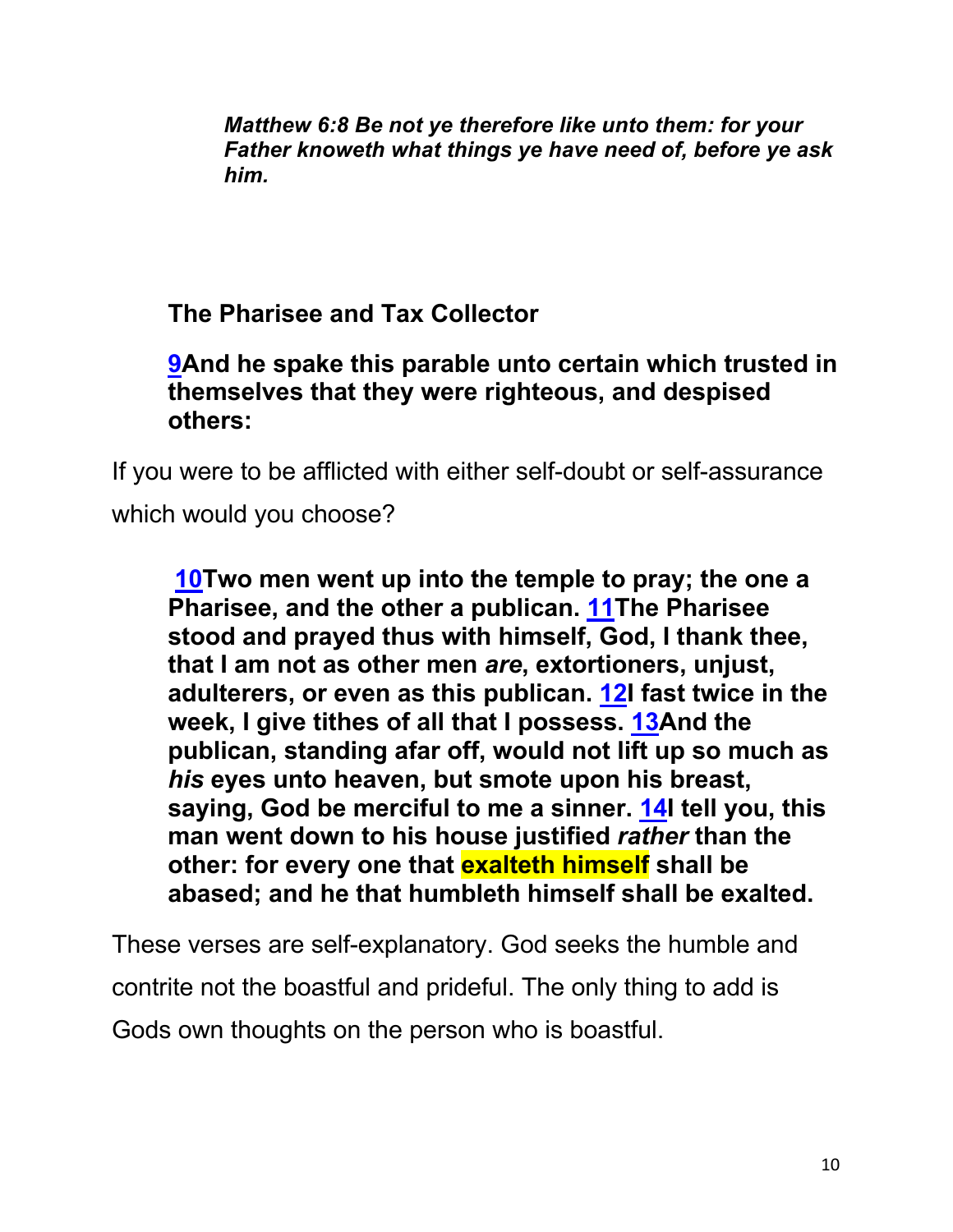*Romans 1: 28And even as they did not like to retain God in their knowledge, God gave them over to a reprobate mind, to do those things which are not convenient; 29Being filled with all unrighteousness, fornication, wickedness, covetousness, maliciousness; full of envy, murder, debate, deceit, malignity; whisperers, 30Backbiters, haters of God, despiteful, proud, boasters, inventors of evil things, disobedient to parents, 31Without understanding, covenantbreakers, without natural affection, implacable, unmerciful: 32Who knowing the judgment of God, that they which commit such things are worthy of death, not only do the same, but have pleasure in them that do them*

#### **Jesus Blesses the Children**

**(Matthew 19:13-15; Mark 10:13-16)**

**15And they brought unto him also infants, that he would touch them: but when** *his* **disciples saw** *it***, they rebuked them.**

According to Strong's Concordance, the term for "infants" can

mean a baby or an unborn child. Interesting that the same term is used?

Transliteration: brephos Phonetic Spelling: (bref'-os) Definition: an unborn or a newborn child Usage: infant, babe, child in arms.

The disciples were at odds with their master once again, this time

over their belief that children were the result of marriage. They

were pretty sure that Jesus had extoled the virtues of not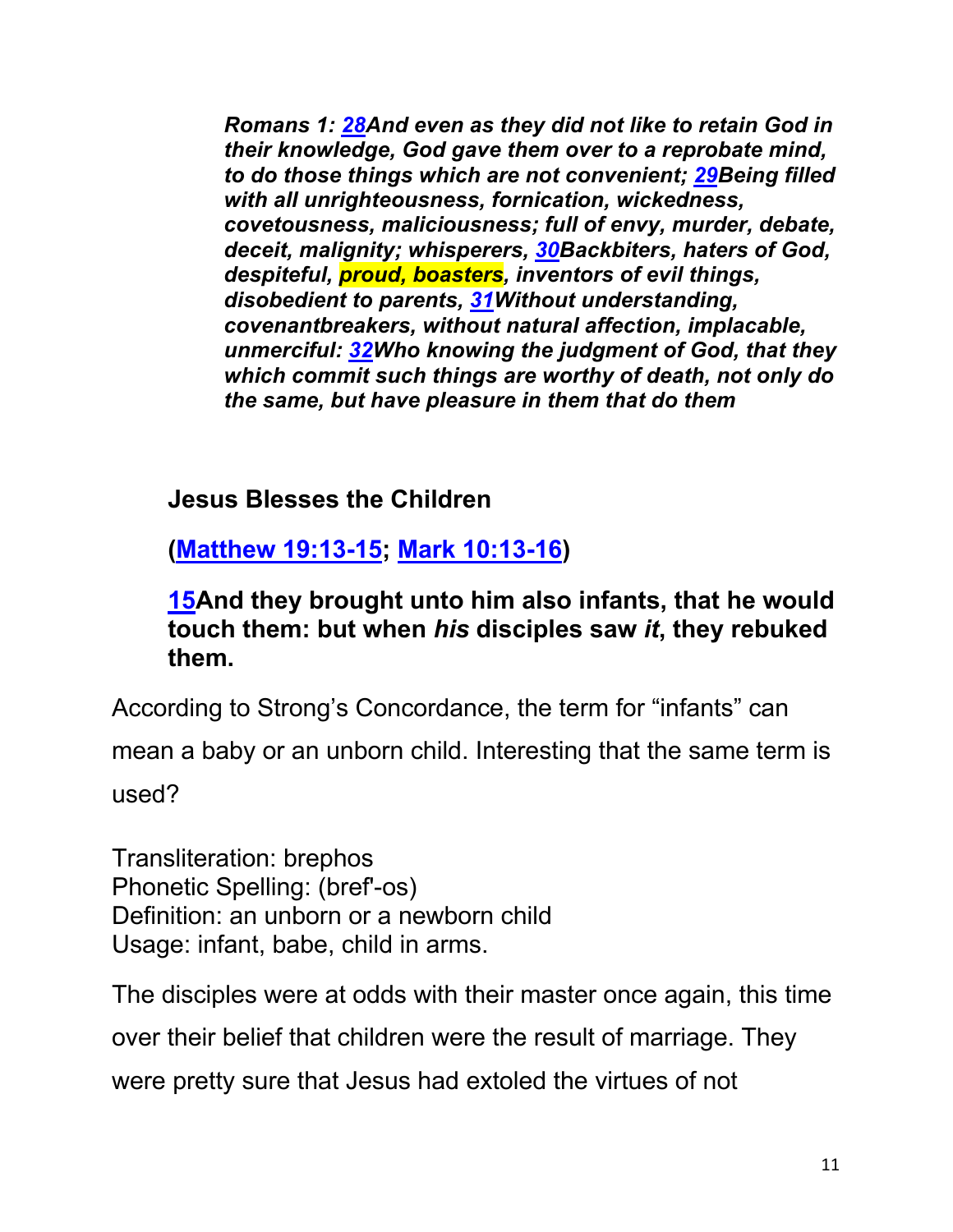marrying so as to be free from incumbrancers. They obviously reasoned that if Jesus felt that way about marriage then He would obviously not want to be bother with the offspring of a married couple. I cannot judge the disciples because I am pretty sure if I was in their shoes, I would have done much worse.

#### **16But Jesus called them** *unto him***, and said, Suffer little children to come unto me, and forbid them not: for of such is the kingdom of God. 17Verily I say unto you, Whosoever shall not receive the kingdom of God as a little child shall in no wise enter therein.**

The key to this verse is "as a child" not childish. We must be serious about our salvation but accept it without guile or pretense like a child believes their parents, we are to believer our Salvation and the Salvation giver.

Speaking of guile, we come next to the rich young ruler who has a question for Jesus; when we ask a question of Jesus or God or the Holy Spirit don't think for a moment that they do not already know our heart. We cannot deceive them; the God Head is omniscient and omni powerful and omni present. Before we ask God for anything except of course in an instant emergency we should speak with our heart to see if there is any fake desire there. Are we asking so as to look spiritual to others, are we asking for selfish reasons, our heart is the switchboard that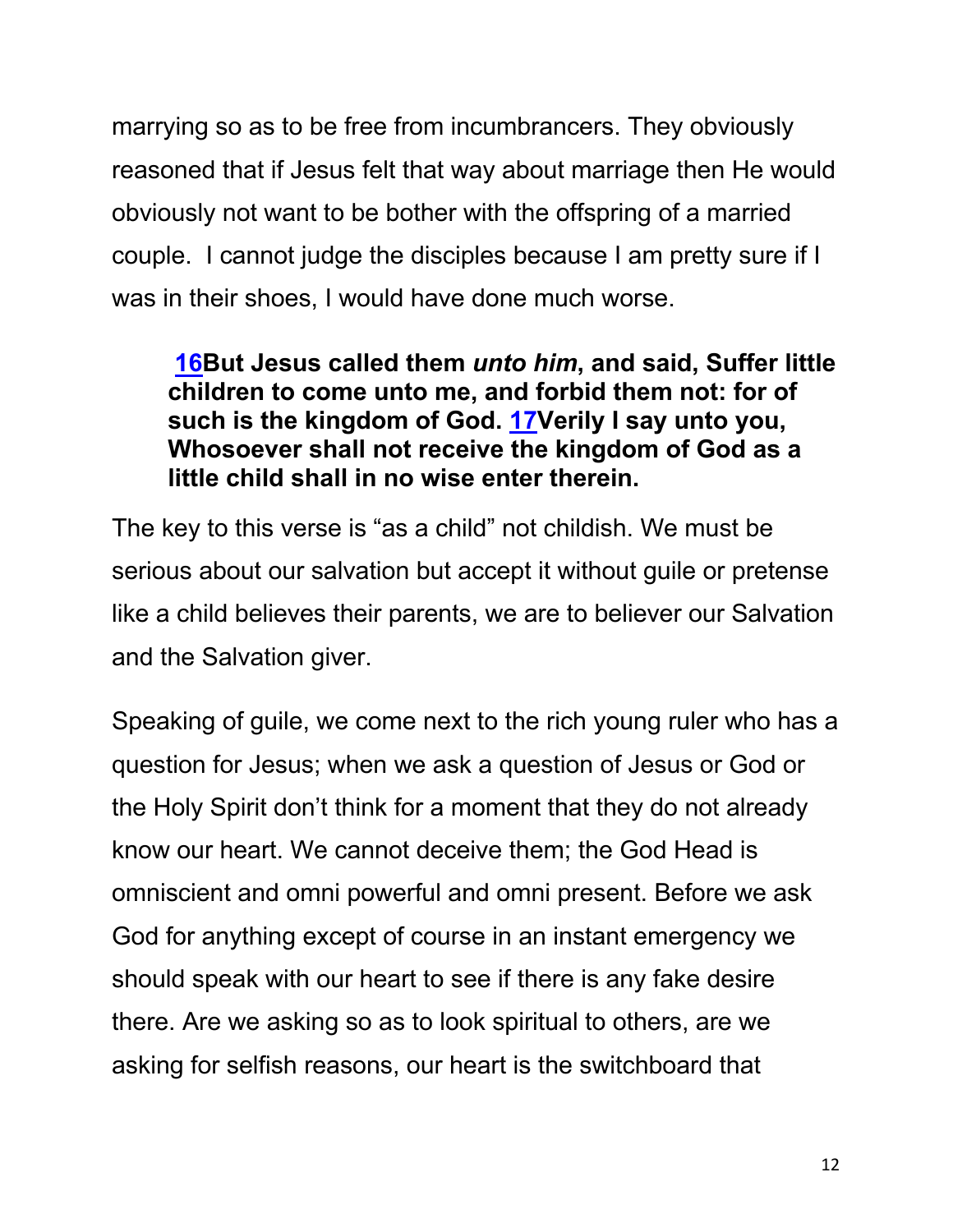communicates with the Spirit? If we send out a fake call, the Spirit knows before we even utter a syllable either in our heart or with our lips. God is looking for a pure heart.

> *1 Timothy 1: 4Neither give heed to fables and endless genealogies, which minister questions, rather than godly edifying which is in faith: so do. 5Now the end of the commandment is charity out of a pure heart, and of a good conscience, and of faith unfeigned:*

**(Matthew 19:16-30; Mark 10:17-31)**

**18And a certain ruler asked him, saying, Good Master, what shall I do to inherit eternal life? 19And Jesus said unto him, Why callest thou me good? none** *is* **good, save one,** *that is***, God.**

According to Bible Scholars students never called their teacher good as that title was reserved solely for Yahweh. Jesus being a student Himself from a young age recognized that and questioned this young wealthy man about the term.

Getting that cleared up, Jesus then describes several

commandments required to be kept.

**20Thou knowest the commandments, Do not commit adultery, Do not kill, Do not steal, Do not bear false witness, Honour thy father and thy mother. 21And he said, All these have I kept from my youth up.**

The first sign of a problem is for anyone to believe they are sinless. It is perhaps the biggest obstacle to becoming born again.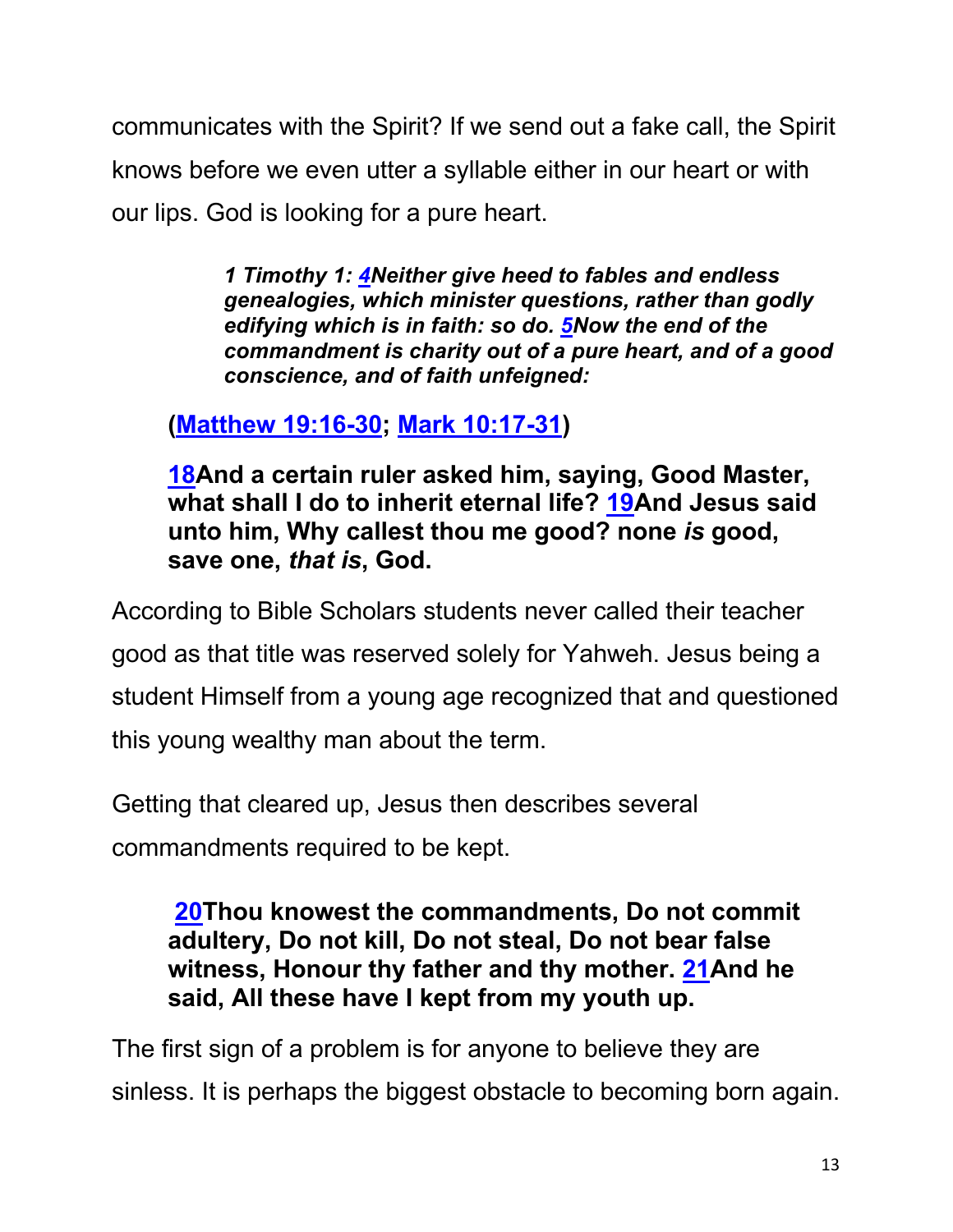If we can't admit that we are sinners and in need of salvation what then can move our heart to ask Jesus in?

> *1 John 1:8 If we say that we have no sin, we deceive ourselves, and the truth is not in us.*

**22Now when Jesus heard these things, he said unto him, Yet lackest thou one thing: sell all that thou hast, and distribute unto the poor, and thou shalt have treasure in heaven: and come, follow me.**

Is that the real issue is possessions? Not really, it is as God declares, money or possessions are not necessarily evil it is the love of money that is evil and along with that comes the love of possessions.

> *1 Timothy 6:10 For the love of money is the root of all evil: which while some coveted after, they have erred from the faith, and pierced themselves through with many sorrows.*

This young rich man is the epitome of that issue of where your love is.

> *Matthew 6:21 For where your treasure is, there will your heart be also.*

**23And when he heard this, he was very sorrowful: for he was very rich. 24And when Jesus saw that he was very sorrowful, he said, How hardly shall they that have riches enter into the kingdom of God! 25For it is easier**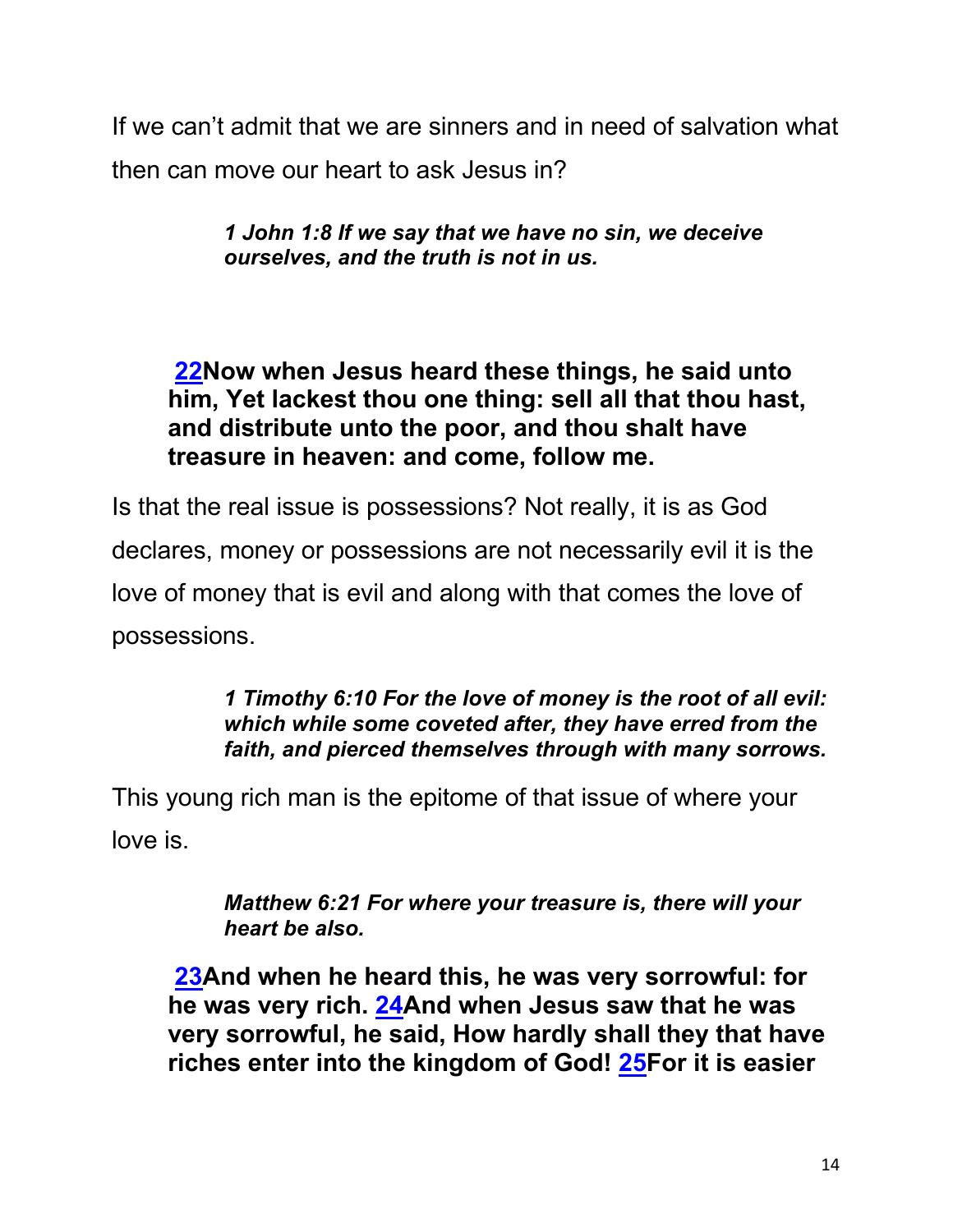#### **for a camel to go through a needle's eye, than for a rich man to enter into the kingdom of God.**

We get the imagery here in a rich person trying to struggle through the eye of a needle. This verse is not without debate; some hold it as a mis translation in Hebrew in which "rope" and "camel" are spelled almost the same but are identical in spoken Hebrew. It would be the context then that would determine if it were a rope or a camel. Another part of the debate is; was there ever a gate called "the eye of the needle". In colloquial terms of this day that Jesus was speaking most cities had surrounding walls with large gate as did Jerusalem. Built within the larger gate was a smaller "man door" for lack of a better term. It was a defensive measure; rather than leaving the large defensive gate open all night the smaller gate was used at night. The gate was of such structure that a fully loaded camel could not enter, so the camel had to be unloaded and then it could enter. Therein lies the idea that it was quite impossible for a loaded camel to enter through that smaller gate. Therein my lay the spiritual significance of Jesus' answer. Just like the camel and rich person would have to be unloaded of all their baggage before they could enter into the Kingdom of God. Let go of the material stuff and cling to the Spiritual things.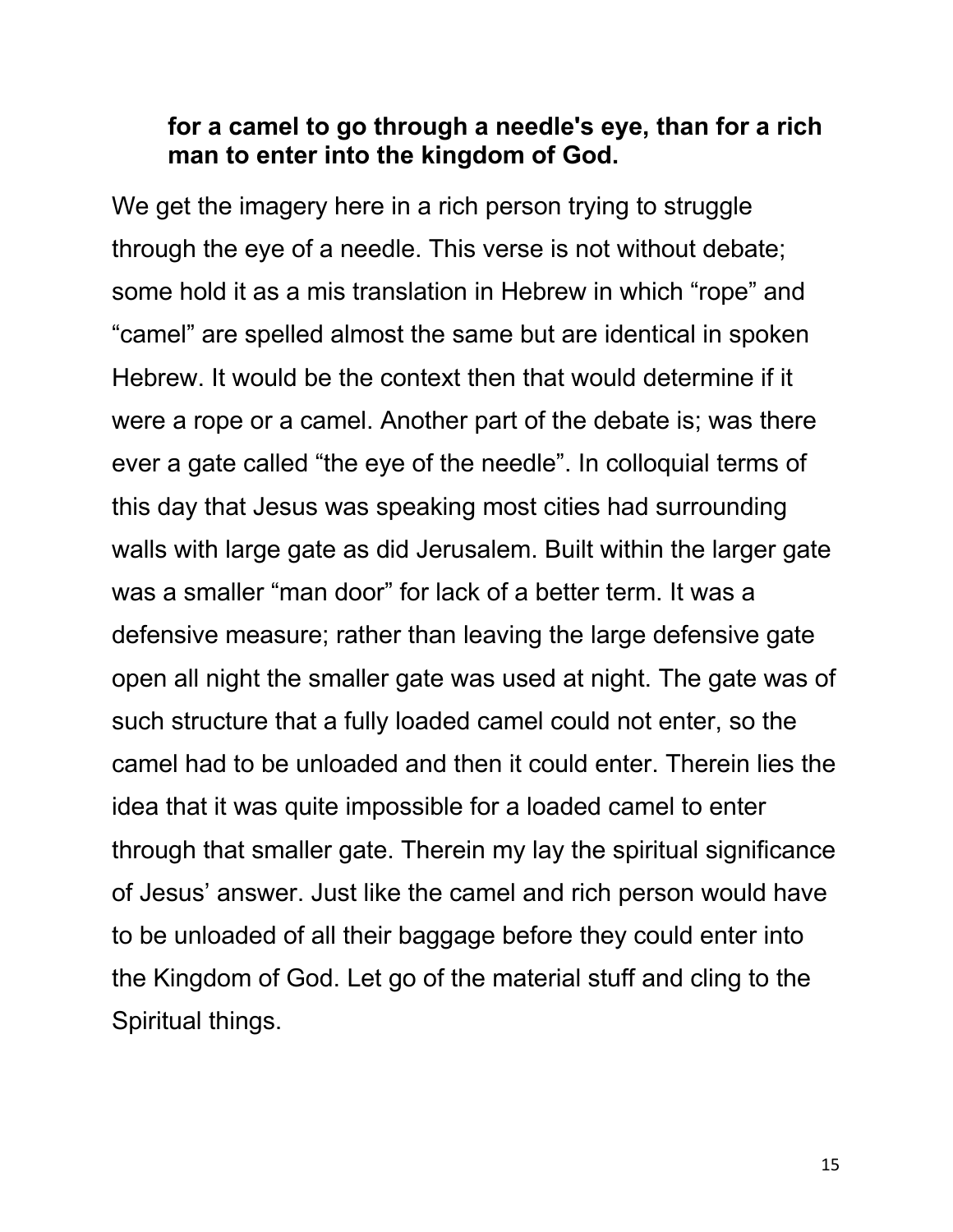#### **26And they that heard** *it* **said, Who then can be saved? 27And he said, The things which are impossible with men are possible with God.**

When man tries to figure out a way to get through the gate, it is usually with all his baggage. Jesus is saying that man's way will not work, only God's way will work.

**28Then Peter said, Lo, we have left all, and followed thee. 29And he said unto them, Verily I say unto you, There is no man that hath left house, or parents, or brethren, or wife, or children, for the kingdom of God's sake, 30Who shall not receive manifold more in this present time, and in the world to come life everlasting.**

The disciples had been examples of leaving behind all that they had in order to follow Jesus. We must do the same thing in our hearts. We still walk out life where God has put us and if He calls us to darkest Africa (not sure what that means) then we set aside all our belongings and go. If He chooses to use us here then we live in the houses He has given us, on the land that is His, and receive retirement pay from jobs that He blessed us with. It is all His, we are just caretakers so don't get to attached to any of it.

In the next 4 verses Jesus will tell His disciples the particulars of His last days on earth as a man. He was incredibly clear as to what awaited Him in Jerusalem, but the Word declares they just did not understand.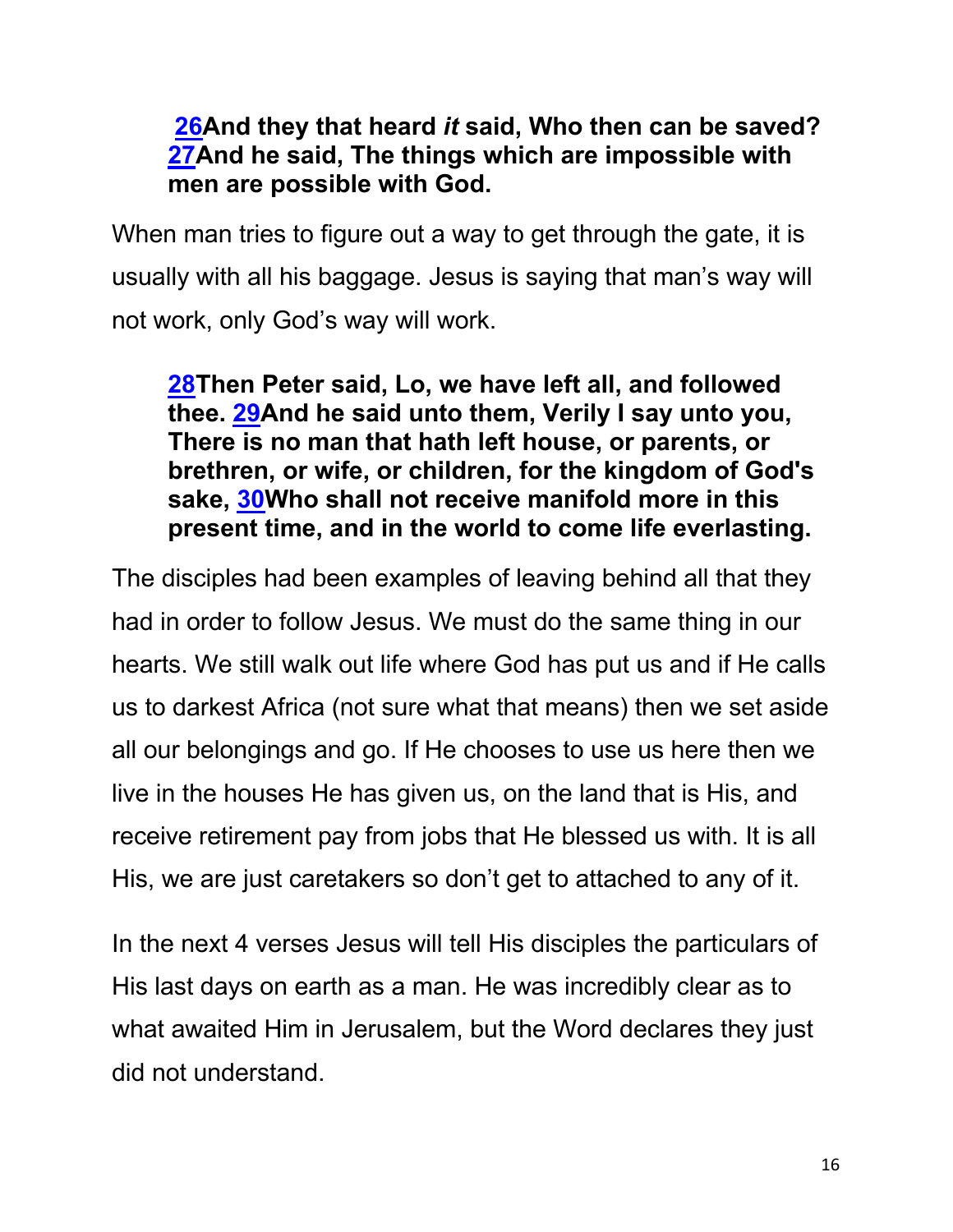**31Then he took** *unto him* **the twelve, and said unto them, Behold, we go up to Jerusalem, and all things that are written by the prophets concerning the Son of man shall be accomplished. 32For he shall be delivered unto the Gentiles, and shall be mocked, and spitefully entreated, and spitted on: 33And they shall scourge** *him***, and put him to death: and the third day he shall rise again. 34And they understood none of these things: and this saying was hid from them, neither knew they the things which were spoken.**

#### **Jesus Heals a Blind Beggar**

**(Matthew 20:29-34; Mark 10:46-52)**

Jericho is about 18 miles north east from Jerusalem and was a sort of a spa city thanks to Herod. It was surrounded by groves of trees and was supposedly a beautiful oasis. Jericho sits almost due north of Sea of Galilee. So Jesus is coming from the north east toward Jerusalem and is passing through Jericho.

#### **35And it came to pass, that as he was come nigh unto Jericho, a certain blind man sat by the way side begging: 36And hearing the multitude pass by, he asked what it meant.**

This route Jesus was on was a major route for people going toward Jerusalem by way of Jericho. It was common practice for those afflicted to sit along the road and beg. This blind man could not see who was coming but quite a commotion accompanied whoever it was, so he asked.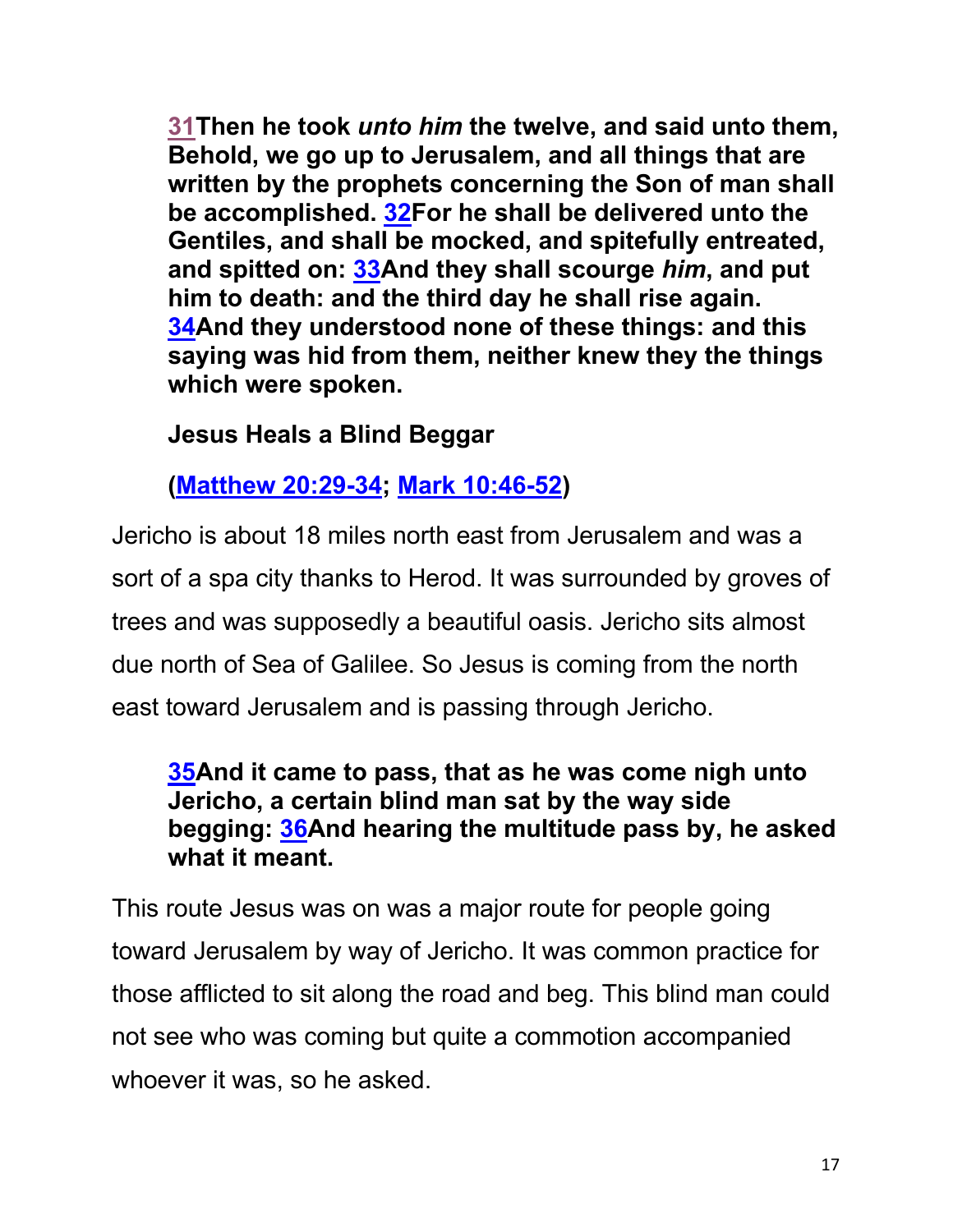### **37And they told him, that Jesus of Nazareth passeth by.**

Even for a blind man sitting on the side of the road in Jericho the word had spread about Jesus of Nazareth and the miracles that accompanied Him.

### **38And he cried, saying, Jesus,** *thou* **Son of David, have mercy on me.**

This blind man was in a sense all alone, no one to help him so all he could do was yell in Jesus's direction and ask for mercy and in that request healing.

#### **39And they which went before rebuked him, that he should hold his peace: but he cried so much the more,**  *Thou* **Son of David, have mercy on me.**

It is interesting that anyone would try to inhibit a person that was afflicted with blindness; but those who were walking with or in front of Jesus did that. The man must have been making quite a commotion to get their attention. This blind man also alludes to the understanding that Jesus was of the Kingly line of King David.

**40And Jesus stood, and commanded him to be brought unto him: and when he was come near, he asked him, 41Saying, What wilt thou that I shall do unto thee? And he said, Lord, that I may receive my sight. 42And Jesus said unto him, Receive thy sight: thy faith hath saved thee. 43And immediately he received his sight, and followed him, glorifying God: and all the people, when they saw** *it***, gave praise unto God.**